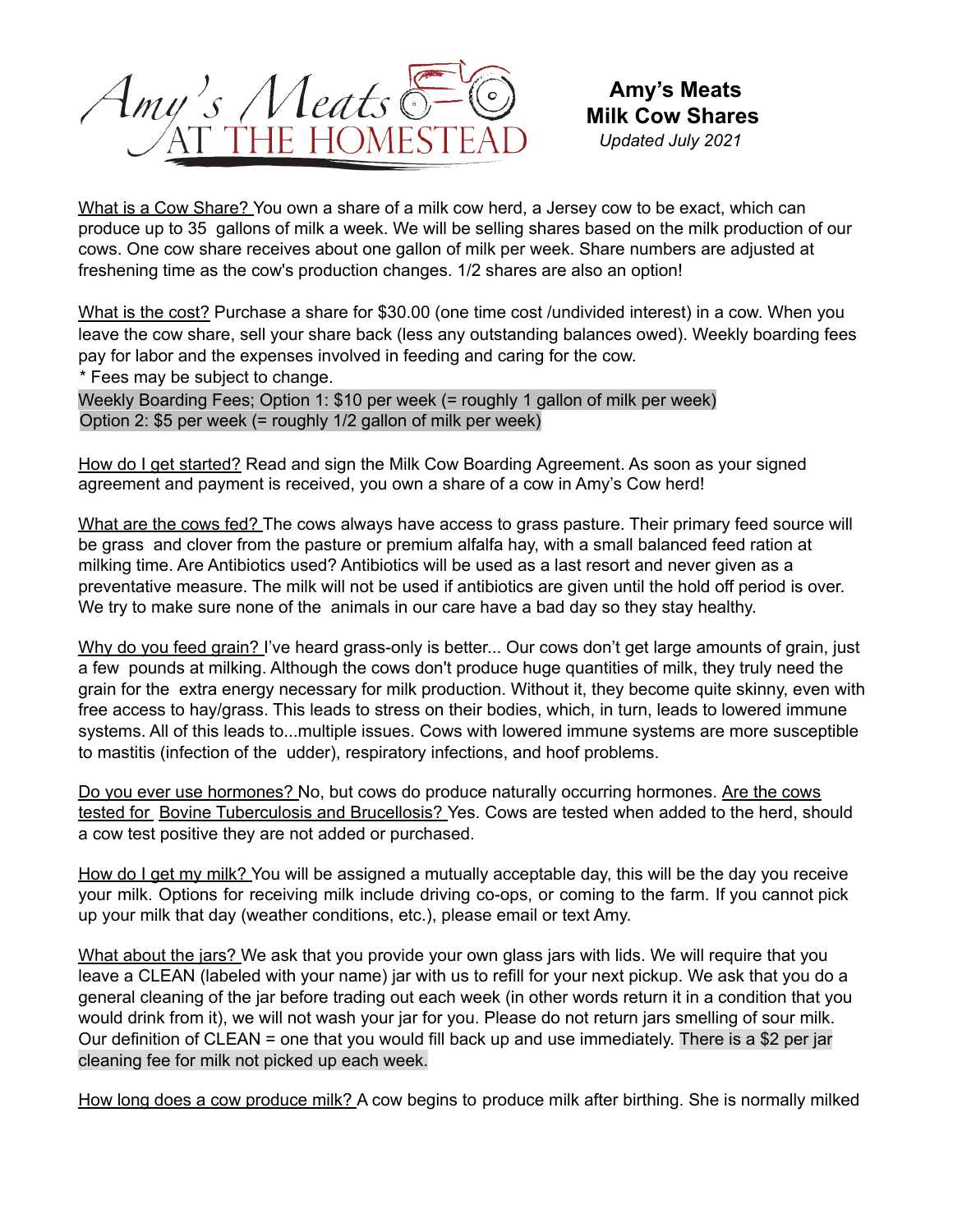for about 305 days and then dried up for 70 days prior to giving birth again. Please remember, you are not buying milk, but rather paying for feed/care of your share of your cow, so boarding is still due, notwithstanding milk availability.

How long will my milk stay fresh? When kept at the optimal temperature of 36-38° F. (2.2- 3.3°C), you can expect fresh raw milk to last from 7-10 days. Higher temperatures allow the normally occurring lactobacilli to get busy making lactic acid, which gives soured milk its characteristically tangy taste and reduces its shelf life. Bring a cooler bag and ice or gel packs with you on hot summer days, or if you have a long drive home, it'll stay fresher longer. Your milk will be "raw."

How to Pasteurize Milk at Home. Milk that has been pasteurized can no longer be considered "raw." The idea behind raw milk is to preserve the delicate bioactive factors it contains. However, if you prefer to pasteurize your milk, the following will explain how to do so.

Boil empty milk bottles submerged in water for 10 minutes to sanitize them. Alternatively, you can place the milk bottles in an oven preheated to 212° F (100° C) for 20 minutes to sanitize. Place a metal-stem thermometer into the milk to monitor its temperature. Keep the thermometer from touching the sides or bottom of the pan so you get an accurate temperature reading of the milk, not the container. Heat the milk to 165° F for at least 15 seconds, stirring constantly. Put the top section of the double boiler that holds the heated milk into a pan of cold or ice water to cool the milk. Continue to stir. Cool the milk until it reaches 40° F or below. Pour the pasteurized milk into the disinfected milk bottles. Cover and store in the refrigerator.

What if I need extra milk from time to time...do I need to buy another share? No. Due to production changes in lactation, if you need extra milk that week when you pick up your share you may ask if there is any beforehand. Please let us know in advance and please bring extra jars with you.

Won't raw milk make me sick? If it is properly collected from clean fed and well cared for cows, raw milk will not make you sick. Grass-fed milk has natural antibiotic properties that help protect it (and those who drink it) from pathogenic bacteria. If you've been using pasteurized dairy products, you might want to eat small amounts of yogurt or kefir for a week or so, to give your digestive tract a probiotic boost, before switching. It may take your gut a few weeks to adjust, this is normal, but use your best judgment if it's a good fit for you.

Will I get cream with my milk? You will have the choice of whole or skim milk. Left whole, there's typically a cream line. This can be skimmed off quite easily and made into butter, sour cream, etc. What is homogenization? Homogenization is the process of forcing whole milk through small orifices under very high pressure. This breaks the fat globules into much smaller particles and prevents the cream from rising to the top. The intense pressure also subjects the milk to high heat for a second time, alters color, flavor, and, very likely, nutritional value of the end product. This milk will NOT be homogenized.

I'm lactose intolerant. Can I drink raw milk? Chances are good that you may. Unheated milk contains its full complement of enzymes and lactase- producing bacteria needed by our bodies to break down and assimilate the milk sugar lactose. These helpful bacteria are killed in the pasteurization/homogenization process. Fermented milk products, such as yogurt and kefir, are naturally lower in lactose due to the actions of various Lactobacillus and other lactic acid-producing bacteria, may be better tolerated by some.

Here are some sites with more information on the subject – please note everyone has a point of view, but the choice is yours. http://www.raw-milk-facts.com/index.html http://www.realmilk.com/ http://www.rawmilkbenefits.com/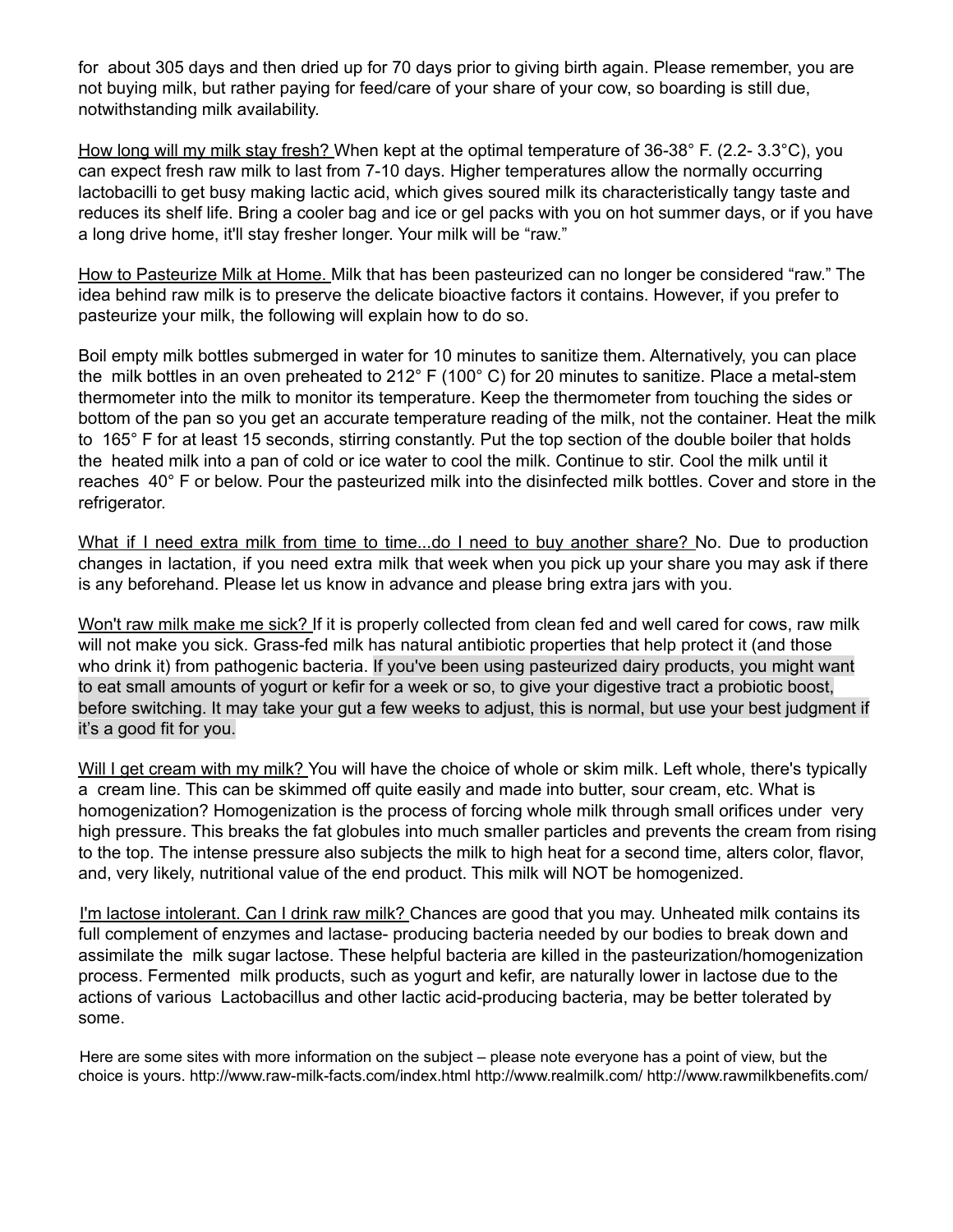## **Milk Cow Boarding Agreement**

AMY'S MEATS ("AM") and  $\qquad \qquad$  ("Share Holder(s)") agree as follows: \*While Share Holder(s) do not own a particular milk cow or an entire milk cow, these terms apply to the Share Holders) part interest in the AMY'S MEATS herd and will be referred to as "Share Holder cows." AM agrees to provide care and boarding of Share Holder's cow(s) in the AMY'S MEATS herd. Care and boarding will include appropriate shelter when needed, feed, water, labor, milking of the cows, and routine healthcare. The milk cow(s) in AMY'S MEATS herd will have access to grass at all times, outside of being milked, during the grass growing seasons. They will have a balanced diet of grasses and grains to maintain health. AM will inspect Share Holder's cows regularly for signs of ill health. If medical treatment is indicated, the cow will be treated. Should veterinary care be needed for ill health, pregnancy screening, or TB testing, the monthly boarding fee will pay for these services. Share Holder(s) will not be asked to pay extra for these services. The AMY'S MEATS cow(s) will have access to fresh air and water at all times. AM covenants that it will maintain premises and facilities in healthy and safe conditions for the cow(s) and workers. AM will facilitate annual breeding of the AMY'S MEATS herd to ensure that the cows will continue to produce milk. AM will absorb the cost of breeding in exchange for the value of the calves born to the cows. Share Holder(s) will purchase a share for \$30.00 (undivided interest) in a cow. It is a one-time cost. When you leave the cow share, you sell your share back to us and get your \$30 back (less any outstanding balances owed). One cow share entitles you to about 1 gallon of milk a week. The boarding fee pays for labor and the expenses involved in feeding and caring for your share of the cow(s). Costs may be subject to change. Share Holder(s) will pay AM (Option 1: \$10 per week, roughly 1 gallon of milk) (Option 2: \$5 per week , roughly 1/2 gallon of milk ) per calendar week for the cost of boarding his/her animal. This payment is due to AM the first week of each month. If Share Holder(s) fails to pay AM or notify them of delayed payment AM will hold Share Holder(s) share until the amount of missed payments equals the value of Share Holder(s) share. If Share Holder(s) fails to pay the amount due, they forfeit the ownership of the share and no money will be returned. AM and Share Holder(s) may settle on a per diem rate for the first partial month that the Share Holder(s) has ownership in an AMY'S MEATS share. Share Holder(s) agrees that they will pay this per diem rate, in total, by the time they pick up their by-products for the first time. A portion of the boarding fee is designated as money for the "Replacement Cow Fund." This fund will be used to purchase a new cow for AMY'S MEATS in the event of a cow needing to be replaced. AM agrees to milk the cows daily, unless a cow is in her dry period. AM will collect and store the milk in designated places. Milk will be chilled to 40 degrees Fahrenheit or lower within 1 hour of the cow being milked. AM is responsible for milk testing. All Share Holder(s) will be notified if the milk tests positive. Both parties agree that because milk is a perishable product, should Share Holder(s) fail to retrieve their stored milk from AM on a weekly basis, AM may dispose of the stored milk. AM is not responsible to store Share Holder(s) milk beyond the day that they are assigned to retrieve the milk. This contract will be interpreted and enforced in accordance with the laws of the State of Kansas.

This Boarding Agreement represents the entire agreement between the parties regarding each party's duties and obligations to the other.

| Signed this | day of                                        | , in the year 20 |
|-------------|-----------------------------------------------|------------------|
|             | AMY'S MEATS: Amy Saunders and/or Dan Saunders |                  |
| Owner(s):   |                                               |                  |

Print Name Share Holder(s): \_\_\_\_\_\_\_\_\_\_\_\_\_\_\_\_\_\_\_\_\_\_\_\_\_\_\_\_\_\_\_\_\_\_\_\_ Signature